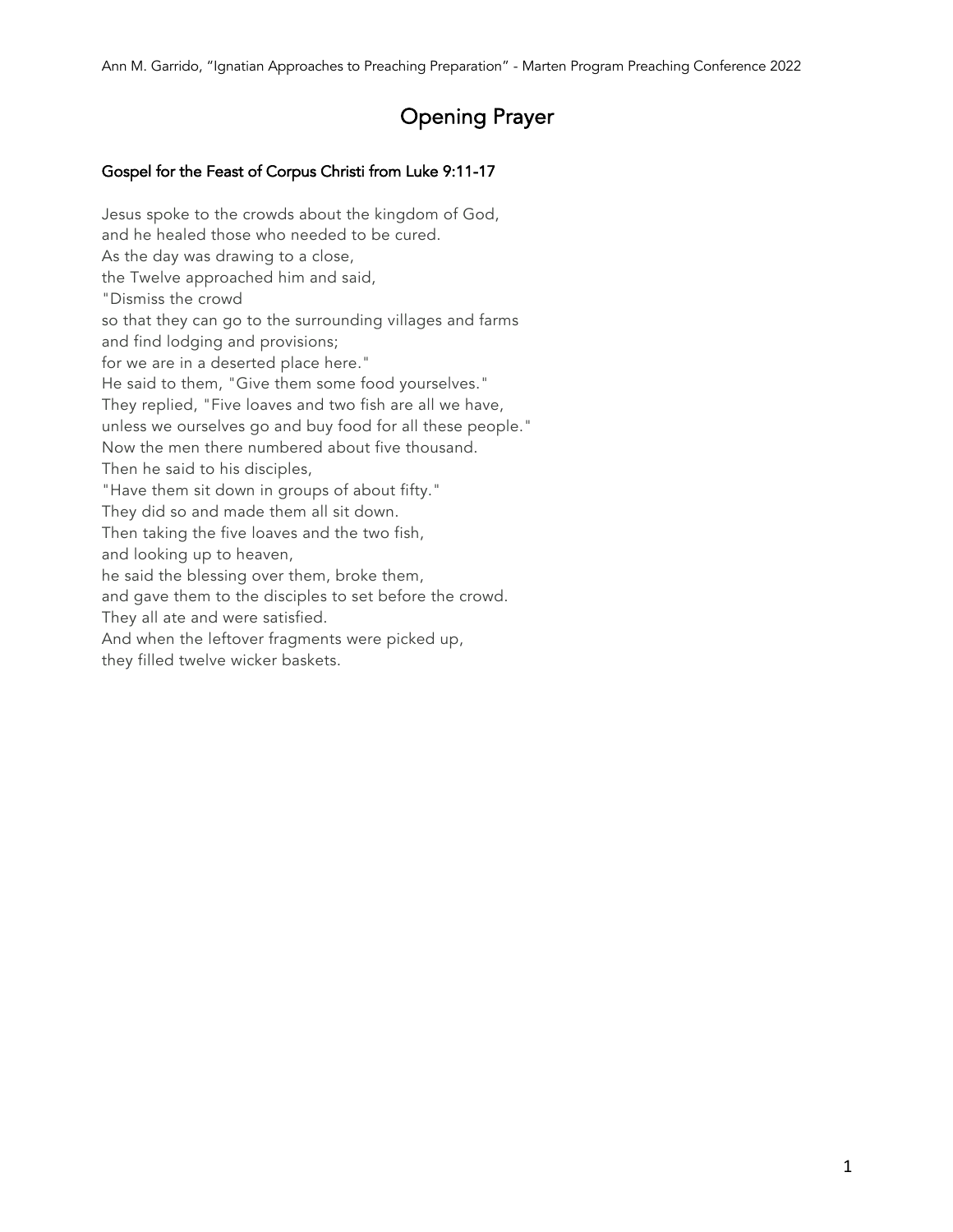## Preaching Samples for Discussion

#### SAMPLE ONE:

## Text: Matthew 2:1-12

#### Liturgical Setting: Epiphany

Exegetical Background: Looked a lot at what a "magi" meant in biblical context as well as some of the legends around the "three kings" from Christian tradition.

Where prayer led me: A focus on the line "come back another way" and the all that could mean in light of an experience of Jesus. A desire to take such a journey of conversion myself.

Function: Want to heighten desire within congregation to approach the coming year as a spiritual journey to encounter and be transformed by meeting Jesus.

Form: Took on the perspective of a character who is not in the narrative but who could open up a different angle on what was going on behind the scenes – i.e. the wife of one of the "three kings." Time zone = speaking in past tense, but space between biblical time and present time is amorphous.

If you want to listen to it.

#### ++++++

My husband was gone for a very long time, and for a while I wondered whether he'd ever return. At the beginning I felt kind of bad about it…. We'd had a spat right before he left. I think I will never understand the fever that consumes so many men in their forties, but I suppose I should have anticipated it would strike Kasper. I mean, I had always known him to be smart and ambitious. Indeed, these are traits I'd admired in him from the time we met. He was so much more studious than most of his friends, always hungry for more information, and always using that information in the most creative way possible to make a *daric*. When we were betrothed, my mother warned my father that Kasper had all the makings of a charlatan. That he'd end up running pyramid schemes, and not of the Egyptian variety. But my father said Kasper was an entrepreneur and we'd never be poor. Kasper promised both of my parents that I was all that a man could ever want and that once I was his wife, his spirit which had always refused to be satisfied would finally settle.

And we did have a happy marriage—don't get me wrong. But I was never enough. And our children were never enough. And our wealth (for it did grow) was never enough. And his learning was never enough. And, ironically, the more wealthy he became, the more freedom he had to pursue ever more esoteric studies. There was nothing he was not interested in: our house was filled with maps and minerals. He was always brewing some concoction or another. But his biggest fascination was the stars. And, I must admit, I grew so weary of he and his friends regularly staying up all night charting this and that, and then sleeping so much of the day, leaving me with all the duties of running a household and many of his business ventures as well.

So you can imagine that I had a few choice words for him when he and his star-gazing buddies came up with the crazy idea to go on a trip together—and not just any trip. I mean, I could see a weekend away with your friends. But they were talking about a multi-month over-land adventure traveling to another country to lay eyes on a new ruler in that country and—What?—Get on his good side? Lay the groundwork for a future alliance? I mean, like, why? So, your stars suggest that there is a new king in the land of Judah. What has that to do with you? What do you want from him that you do not already have? Why place your life and our livelihood in danger to make the trek? What does this mean that you want "more" in life? More what? More money? We have plenty. More knowledge? You've read every book there is. You are already widely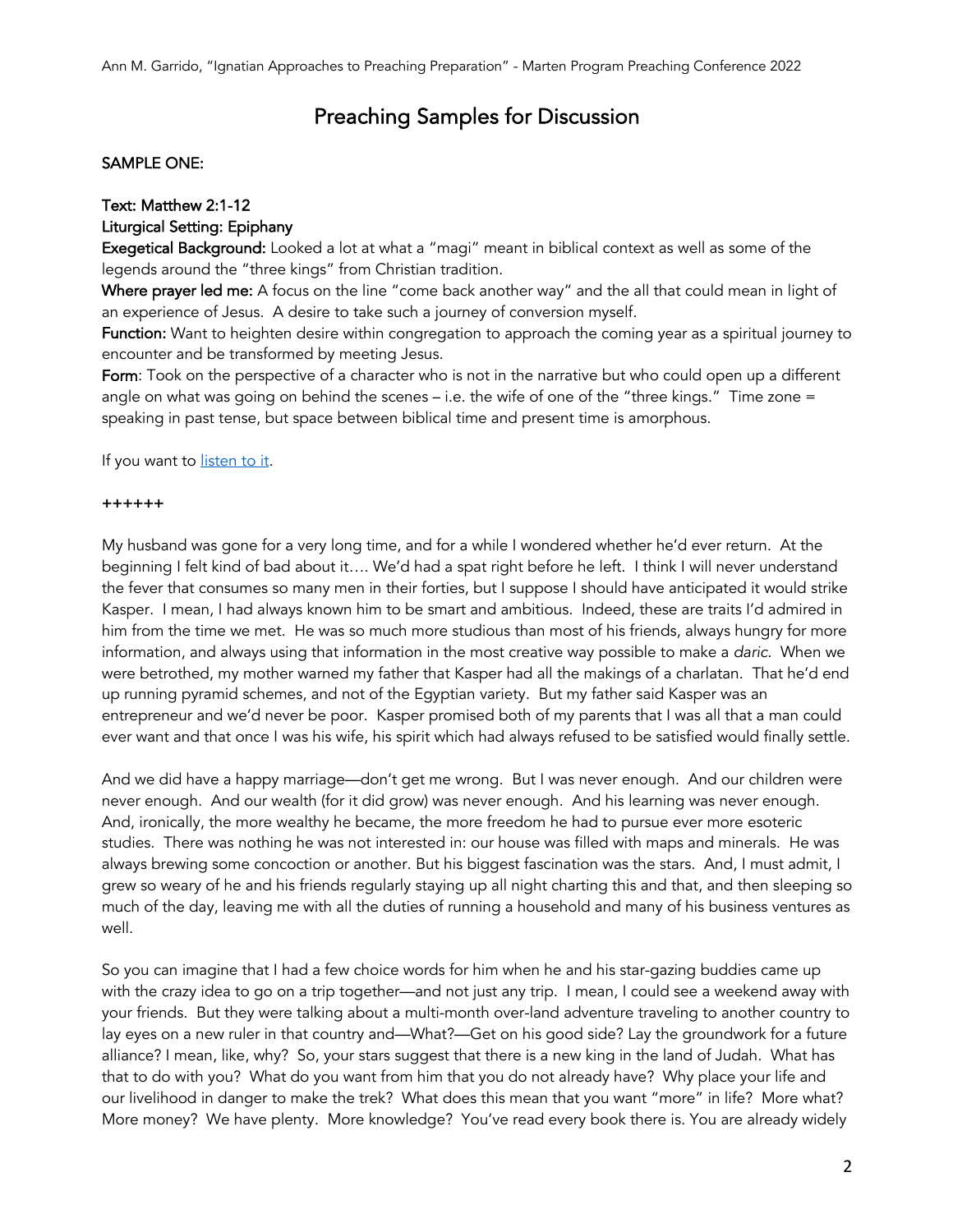regarded by everyone as brilliant. More meaning? What does that mean? Go. Go on then. I hope you find whatever it is that would finally satisfy you.

And he was off. And good riddance.

But after a couple days I did begin to miss him, and after a couple weeks I did begin to worry. No letter arrived by courier, but there was word in the market that Jerusalem—the capital of this land of Judah Kasper was going to—was all abuzz. Traders who had been there talked of Kasper and his buddies visiting the palace of the King Herod to celebrate the birth of his newest little one's arrival… except that there *was* no new arrival and Herod had no idea what they were talking about. Where was this newborn King of the Jews? The traders said that the king was very interested in finding out more but Kasper had no further information for him. The stars, in the end, can only reveal so much. And so Herod had his people tearing through other sources looking for any clue, any clue whatsoever that might talk about where this newborn king was. I began to feel badly for Kasper—to have made such a long trip without anything at the end.... and how embarrassing to show up so certain and look like a fool before the leader of another country.

But then a few days later, a letter did arrive. Well, not really a letter… more of a post card. All it read was "Joy, Joy, Joy!...(dot, dot, dot) I'm coming home another way." Some of the letters were smeared as if…as if tear drops had splashed upon them. Were these tears of… of joy?

I was so relieved and yet so confused. Kasper was okay… obviously more than okay… but where was he? And what had he found?

It was hard to contain all my questions when his frame finally reappeared in the doorway, thinner and grayer than when he'd parted months before, but with the broadest smile. There was something different in his embrace when he took me into his arms and pressed my head against his chest. And there was something so striking in his eyes when he looked at each one of our children, taking each of their faces tenderly in his hands one by one and gazing on them with such… such… kindness.

And I would like to say that I understand what happened now…. a year after he returned. All I've gotten from him really is bits and pieces: A baby. A mother. Bethlehem – wherever that is. And when he tries to say more, his eyes get a far-away look and he so often falls into silence. What I know is that he can sit like that—in silence—for long periods of time now, without any urgency to move on to the next thing, like a calm has overtaken his body. What I know is that the star charts are gone and his library of books has been distributed widely to others in the city… he says he doesn't need it any more. What I know is that he lets the children play with his mineral collection and that he now laughs at their stories rather than shooing them away. What I know is that he often leaves his comfortable study to wander the tiny side streets on the other side of town, and drink tea with some of the elderly Jewish migrants there, talking about such mundane things as the weather and the crops and old stories from their homeland.

Why? I still don't understand.

All I know is that Kasper went away on a long journey and he did come back another way.

He went away smart and he came back wise.

And that if Bethlehem holds the key to that… well, then, I should like to take such a trip myself, and I'm wondering if—at the start of this new year—you would like to come along with me.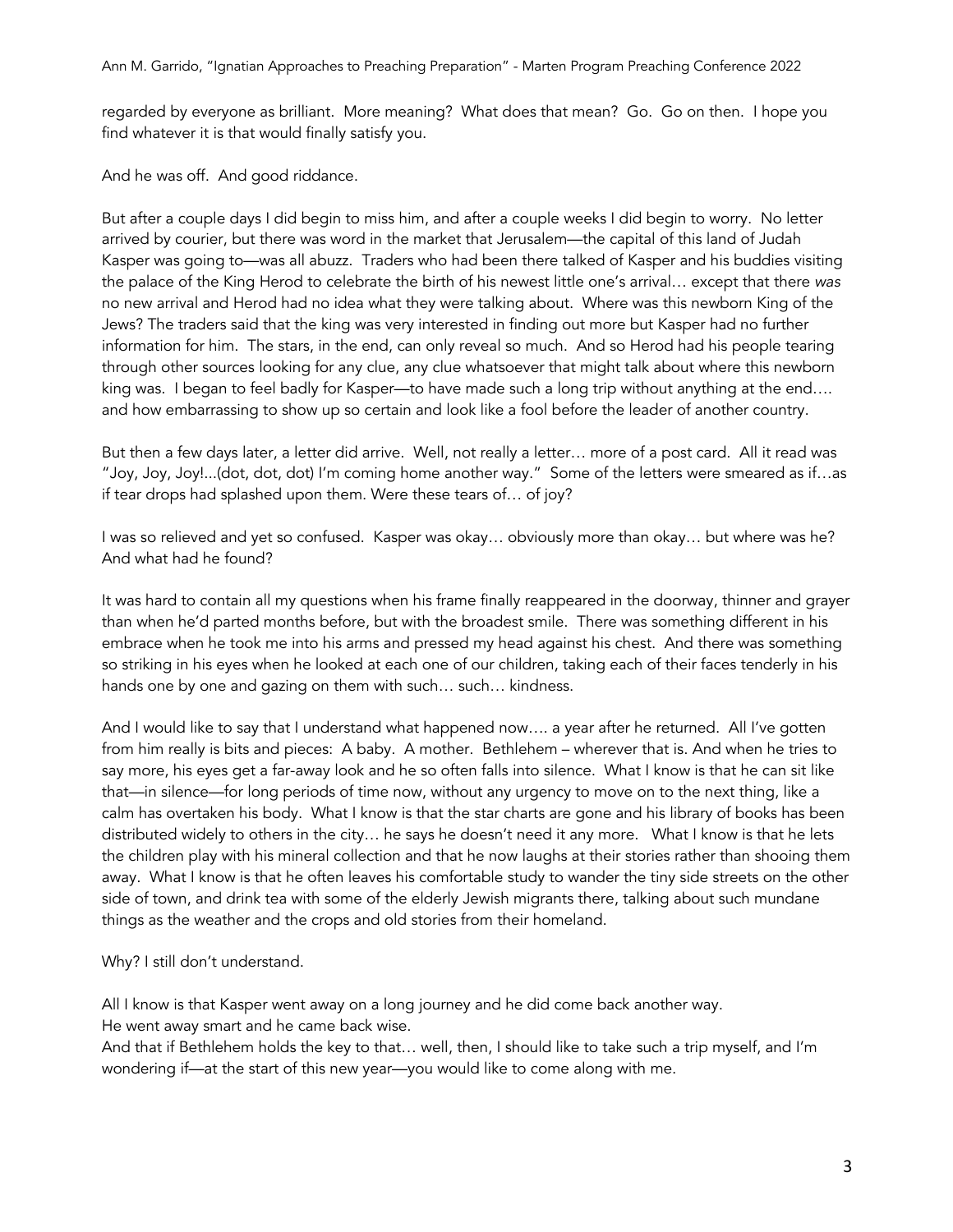#### SAMPLE TWO:

#### Text: Matthew 20:17-28

#### Liturgical Setting: Ordinary Time (for a Notre Dame Preaching Conference several years ago!)

Exegetical Background: Sought to know better who the mother of Zebedee's sons was in both scripture and tradition; what was at stake for her here? The patron/client relationship system of the Middle East. Where prayer led: Wondering what had happened to her in the middle of the story. Where did she go?

What are all the ways that even those of us who experience little power still contribute to the power struggles in modern society?

Function: To stir courage and awareness in congregation of the way that we contribute to/perpetuate unhelpful power dynamics in our own time

Form: I stayed myself in the preaching but set myself up as an observer. Time zone = The day after the event itself.

++++++++

I came upon her the morning after along the riverbank, beating the last remnants of dirt and color out of a thin piece of cloth with a rock and then rinsing them down stream. I'd heard from Mark that her name was Salome but I did not dare address her by her first name. For, she was a very traditional woman wedded to Zebedee and the culture of her time, so she didn't really have a name and thought that *appropriate*. When I spotted her, even from a distance, I recognized I'd seen her before… No, maybe she just looked like someone else I knew. Well, you know, come to think of it - she looked kind of like Mary of Nazareth. Maybe the old apocrypha really was true and they *were* sisters – which would make a little more sense as to why she'd been so brazen yesterday: Going up to Jesus like that and asking that *her* two sons – and hers only – be seated at Jesus' right and left hand in the Kingdom. If they were related, well – again, it would only be *appropriate*.

It wasn't that she didn't want to see changes. Oh no, she did. You could hear it in the cracking of one rock against another and the vigor with which she wrung excess water from the twisted garment. She despised the Romans like all of her neighbors. She despised the corruption in her own peoples' leaders – the extortion and wastefulness more befitting foreigners than those set apart to be a light to the nations. She was one who had waited in sincere hope for the coming of the Messiah who would set her people free while so many of the religious leaders in Jerusalem only gave the aspiration lip serve.

And Jesus…. Jesus had that magnetic charisma, that born-leader quality that could make change happen. Hadn't she been one of the first to spot it? Hadn't she been one to encourage him to dream dreams since his childhood? When others had scoffed – "What good could come from Nazareth? Really, a carpenter's son?" - hadn't she defended him before the naysayers. Hadn't she encouraged her sons to go with him, even if it meant she and Zebedee were left alone for long periods of time in their old age. Was it really too much to ask that her Jimmy and her Johnny get key positions in his coming administration? Isn't it only *appropriate* that those roles should go to the people who've been with you from the very beginning?

But things had not gone the way she'd planned. No, not at all. She'd waited for what she thought was just the right moment to make the ask, but then, instead of a simple "yes," Jesus answered…. Well, he didn't answer *her*, that for sure. It was like she wasn't even there and all hell broke loose. Her sons were shamed and Jesus' band of men all started arguing with one another. And she…. She slunk away without anyone noticing, and now even her sons weren't talking to her. "Woman," their eyes seemed to say, "What'd you go and do *that* for?"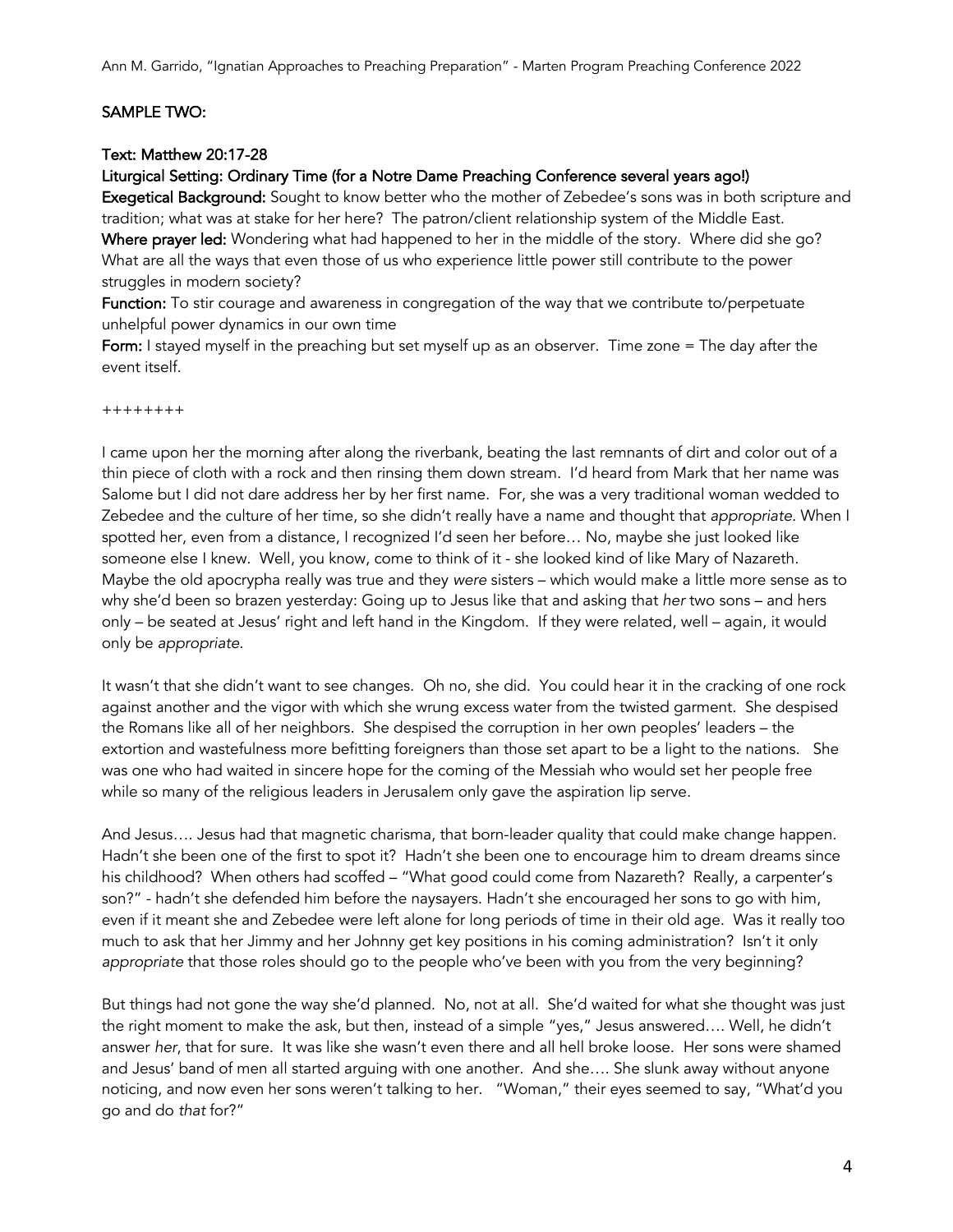After a while, she threw the garment into a bucket and sat back on her haunches, elbows resting on knees staring into the river. I was afraid she might turn around and see me, and if that happened I wouldn't be quite sure what to say, so I was considering slinking off myself when I noticed that Jesus was drawing near her and also squatting down alongside her.

"Auntie," he said.

She rose to her full height of 5 ft. 2 – and turned to look down on him, her eyes flashing with anger and hurt: "I don't understand you. We have been without any power over our lives for so long. You could change that. You could make things different for us if you were in charge."

"Auntie," he said again, "You want to work the system. I want to break the system. You want to keep the game and just change the players. I want to rewrite the rules of the game."

"Well, what is stopping you? I'm waiting. I've been waiting for a long time for the world to be different." "Well, certainly the guys over there are not the quickest of learners, as I needed to explain to them again yesterday. But quite frankly, Auntie, one of the things that is also making it difficult is people like you," he said.

"Me!" she exclaimed with outrage. "Me! I am an old woman who has worked hard her whole life and have not a shekel to show for it. I am entirely dependent on my husband and two grown sons to take care of me, and those sons are currently unemployed, apparently with dim future prospects. How can *I* be the problem? I don't even own a name."

"My point precisely. The system is stacked against you, but it only works if you agree to keep it working." "And *how*, pray tell, do *I* agree to keep it working?"

"By assenting to the fact that power is to be feared and that others call the shots.

By agreeing that titles mean something and treating people differently when they have one.

By consenting that your basic needs can only be provided by men.

By assuming that when you told something the only possible response is "okay."

By sulking away and swallowing your anger rather than speaking it.

By not asking questions when you see something you think is unfair.

By not demanding that you have your own name….

When you do these things -- whether you mean to or not -- you are keeping the system alive & well."

"But not to do so is very dangerous and I want to survive."

"Well, now we arrive at the truth. I, honestly, would rather die than do these things."

"Don't say it. Don't…."

Only at this point did he stand up. "Auntie, do not worry. I will show you how to do it right."

"So who really *is* going to sit on your right and your left?" she asked.

"You're asking the wrong question," he said.

"So you've made clear, but I'm just really curious."

"Some tiny Indian woman who hasn't been born yet and a crazy beggar dude from the mountains of Italy."

"Oh, okay," she said, looking confused. I wondered if she would stay with him now that her hopes had been dashed, her game board ripped in two. I wondered if maybe she might just leave James and John to their own fate and retire to the comfort of Zebedee's protection for her remaining days. But as Jesus walked away, something of a smile crossed her face, even as a tear rolled down from the corner of her eye.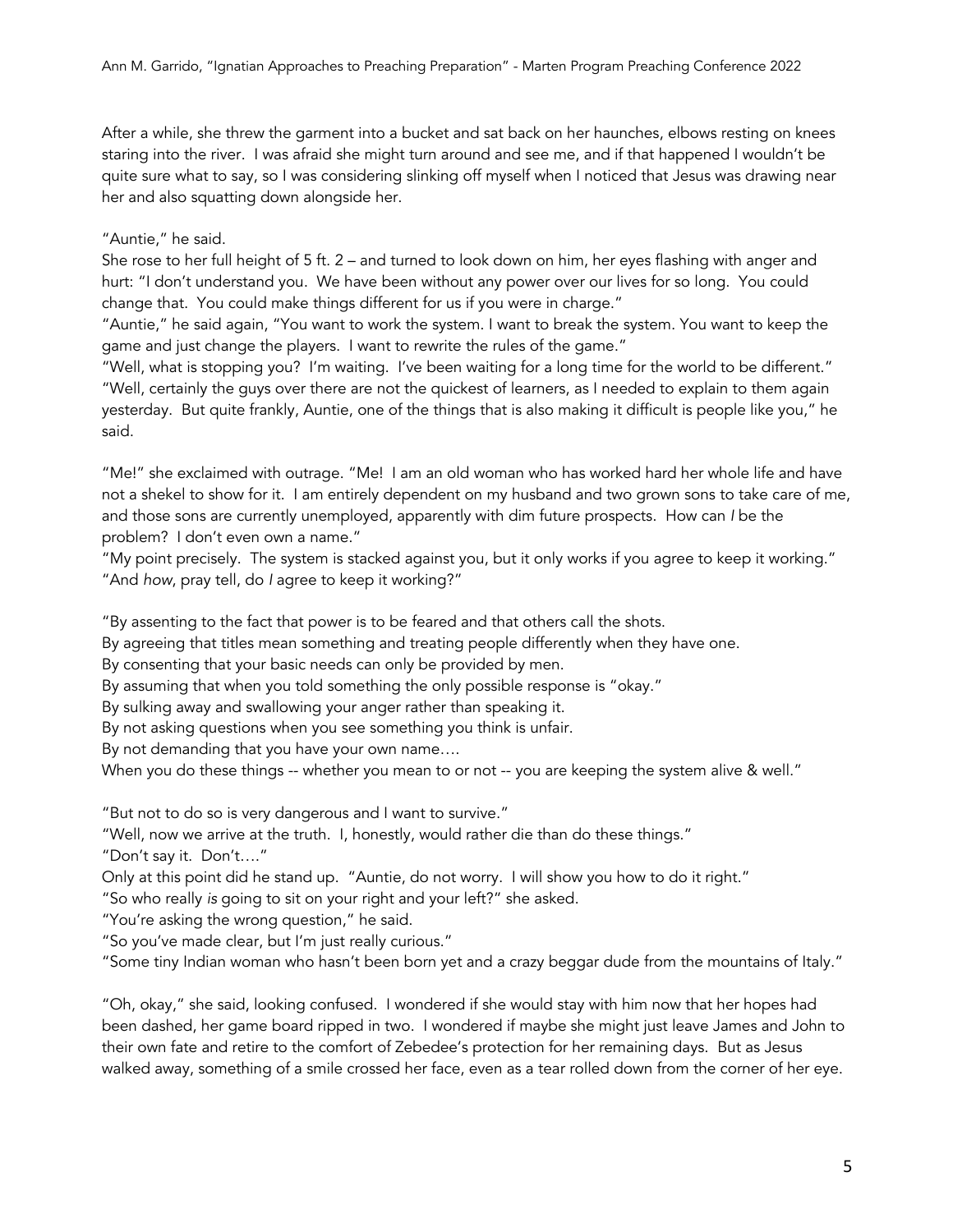And then I knew where I'd seen her before. At the tomb, on the third day. She was one of those Easter morning women with courage strong enough to go out in the deep darkness before dawn armed only with spices,… strong enough to confront soldiers and rocks three times her size.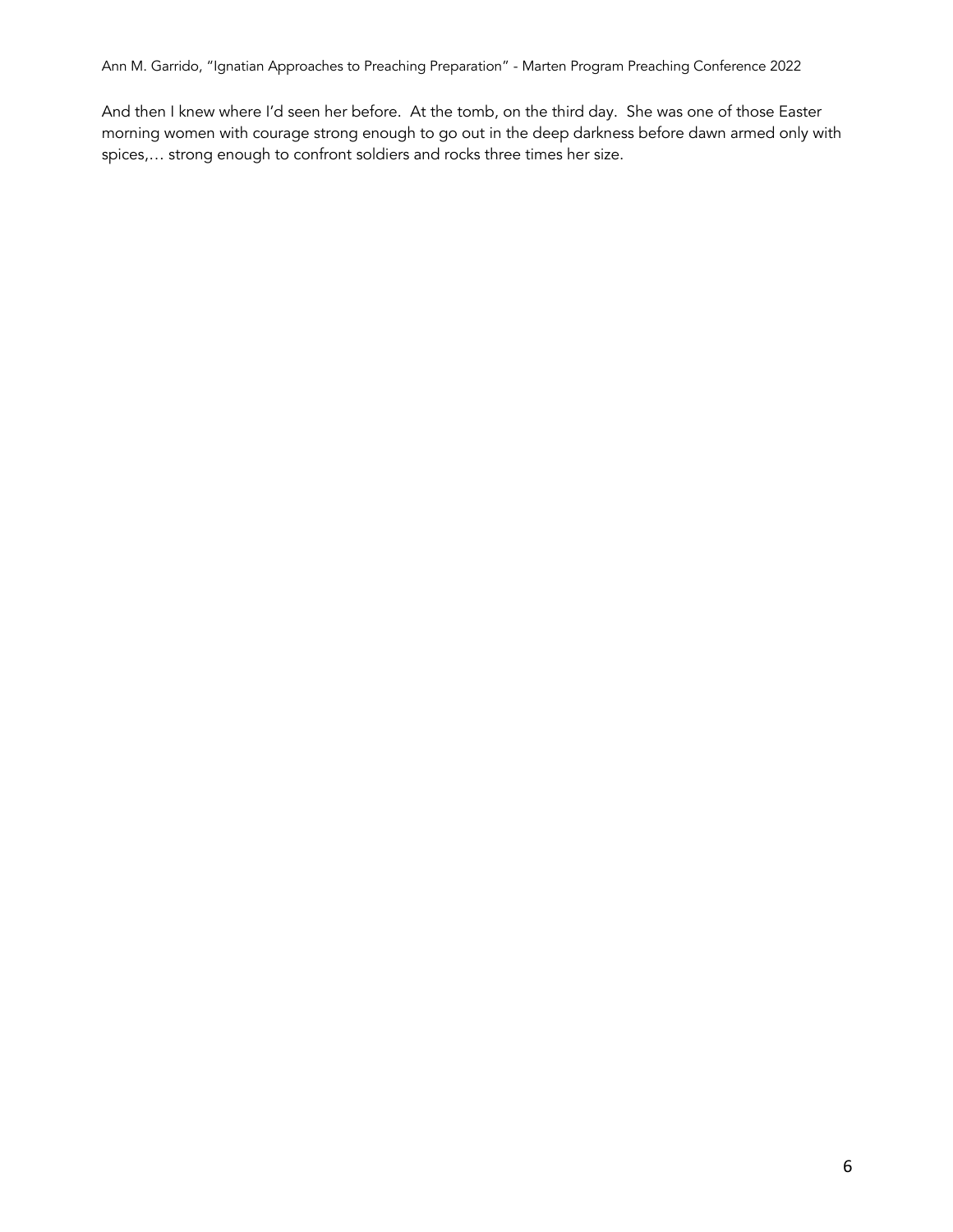## SAMPLE THREE:

#### Text: 2 Timothy 4:10-17b

## Liturgical Setting: Feast of St. Luke the Evangelist

Exegetical Background: Wanted to understand the context in which Paul was writing this letter to Timothy, what he really was asking for and why, as well as who the various characters mentioned in this letter actually were – What do we know about them?

Where prayer led: Experience of Paul as a demanding person / sense of his personality. Moved by the fidelity that Luke must have had to Paul, even though Paul surely was a very difficult person to be a friend to. My own experience of friends like that.

Function: stir a commitment to fidelity to difficult friendships in imitation of Luke

Form: I stayed myself in this conversation with Timothy who is the recipient of the letter from which the text of the day comes from. Looked at from the perspective of the community that first received the text.

If you want to listen to it.

+++++++

Timothy wiped his hands on his front of his robe and opened the scroll with the eager curiosity of a student receiving back a major paper. He speed-read thru the entirety of Paul's letter, obviously anxious to see what was at the end. I knew that later he'd go back and savor all the earlier paragraphs, but right now, he needed to know how this all turned out.

"Mmmhmmm. Mmmhmmm. Huh. Gotcha." He mumbled along the way as his eyes scanned downward. But as he got to the end his face puckered. He sighed and sat down, the fully unrolled scroll dangling from his lap onto the floor.

"Well," he finally said, "At least he's still got Luke."

"What happened to all the others? Where's he at? What's going on?!" I exclaimed.

"Well, it is the same old story. He's managed to get himself arrested… again…. And he's burned almost all his bridges. Demas has left the picture. Crescens and Titus are gone—can't tell whether they left on their own accord or whether Paul told them to go somewhere. Knowing Paul, probably to Hades. No one was at his first hearing.

"Now he wants me to come and bring Mark with me. Yeah, that's gonna go well – only a couple of years ago he was accusing Mark of abandoning him. Last time Barnabas mentioned bringing Mark back on a mission, the old man got so bent out of shape that he ended up breaking off his friendship with Barnabas as well. But, now he wants me and Mark to bring him his cloak and parchments – travelling from Ephesus to Rome because he needs a coat before winter. Unbelievable."

"Yeah, that's like a thirty hour drive even in modern times, assuming you have a car and can go 60 mph," I sympathized.

"Yeah, it would take me a lot longer than that," he sighed again.

I could tell a part of him just wanted to take the scroll and toss it in the fire. "You seem irritated," I said. "Who wouldn't be?" he countered. "Paul can be so clueless. All of the time he's getting into arguments with everyone who tries to work with him. And he's always sure that he's right. He's always sure that he is the victim in the situation. That the Lord is on his side…. When I was younger it was easier to put up with…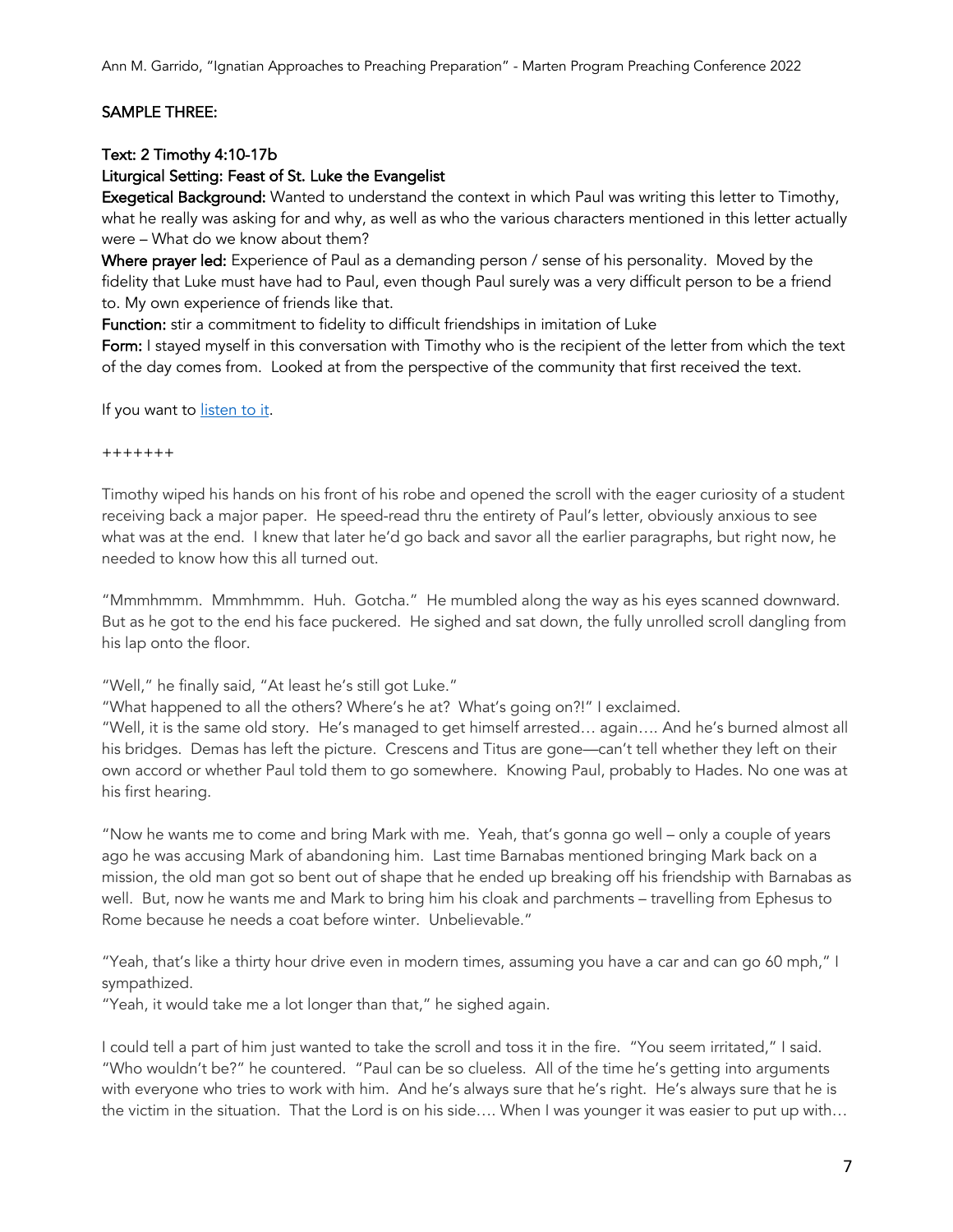I so looked up to him. He's a very charismatic person. My mom and grandma love him. But you have no idea how hard it is to travel with him. He has little patience for any view other than his own."

"But Luke is still with him?"

"Luke is still hanging in there," he confirmed.

"That's interesting," I commented.

"Luke's a saint," Timothy explained. "He's a better man than me, Demas, Mark, Barnabas, and Alexander the coppersmith combined."

"What makes him different?" I asked.

"Well, Luke is slow and steady… like an ox. Maybe it is his medical training or something – he knows how to stay calm when someone is injured in their body."

"What about if they are injured in their heart?" I asked.

"Same. He just listens," Timothy replied. "Doesn't agree with ya or disagree with ya, just listens. He's patient, even if you're saying the same thing for the twelfth time in a row. He forgives your quirks. He looks for the best in you…. Knows your intentions can still have been good, even when it all turns out wrong. He just loves you as you are."

He went on: "You know Luke is always remembering stories of Jesus that the rest of us barely recall – like the parable of the unlikely Samaritan who got out his first aid kit to help the wounded man on the side of the road… or the parable of the father who forgave his bedraggled son who had done him so much harm. I think Luke just has a special heart for the wounded in any form they come."

"Sounds like Paul is a bit wounded right now," I remarked.

"Yes," said Timothy, "he's getting older, he feels all alone. He still has a hundred ideas and trips in his head. He gets mad about *this* person blocking his way and *that* person telling him 'no'; I think he feels like he's running out of time. But when Paul starts ranting and panicking, Luke doesn't get himself all triggered by Paul being Paul. Luke just remains Luke."

"All of us should be so lucky as to have a friend like that," I said.

"Yet what a challenge to be a friend like that," Timothy said. He stared off into space. And for a minute I did, too, thinking of someone I love and admire, who I can also find maddening to the nth degree.

"Maybe you should tell Luke to write down his special stories so that we can keep them always before us when we are exasperated by those we work with and live with and travel with…. And love."

"I'll mention that when I see him next," Timothy nodded.

"When will that be?" I asked.

"Well, I guess that depends on when the next boat for Rome leaves. You'll excuse me… I guess I need to go track down Mark and find that accursed cloak…. My mother will know where the parchments are…." He sighed again, but stood, quickly rolling up Paul's letter. So I stood also.

"Courage, my soul!" I saluted.

And then we turned from each other and parted ways. Each of us had wounded, old friends out there waiting to be loved again exactly as they are.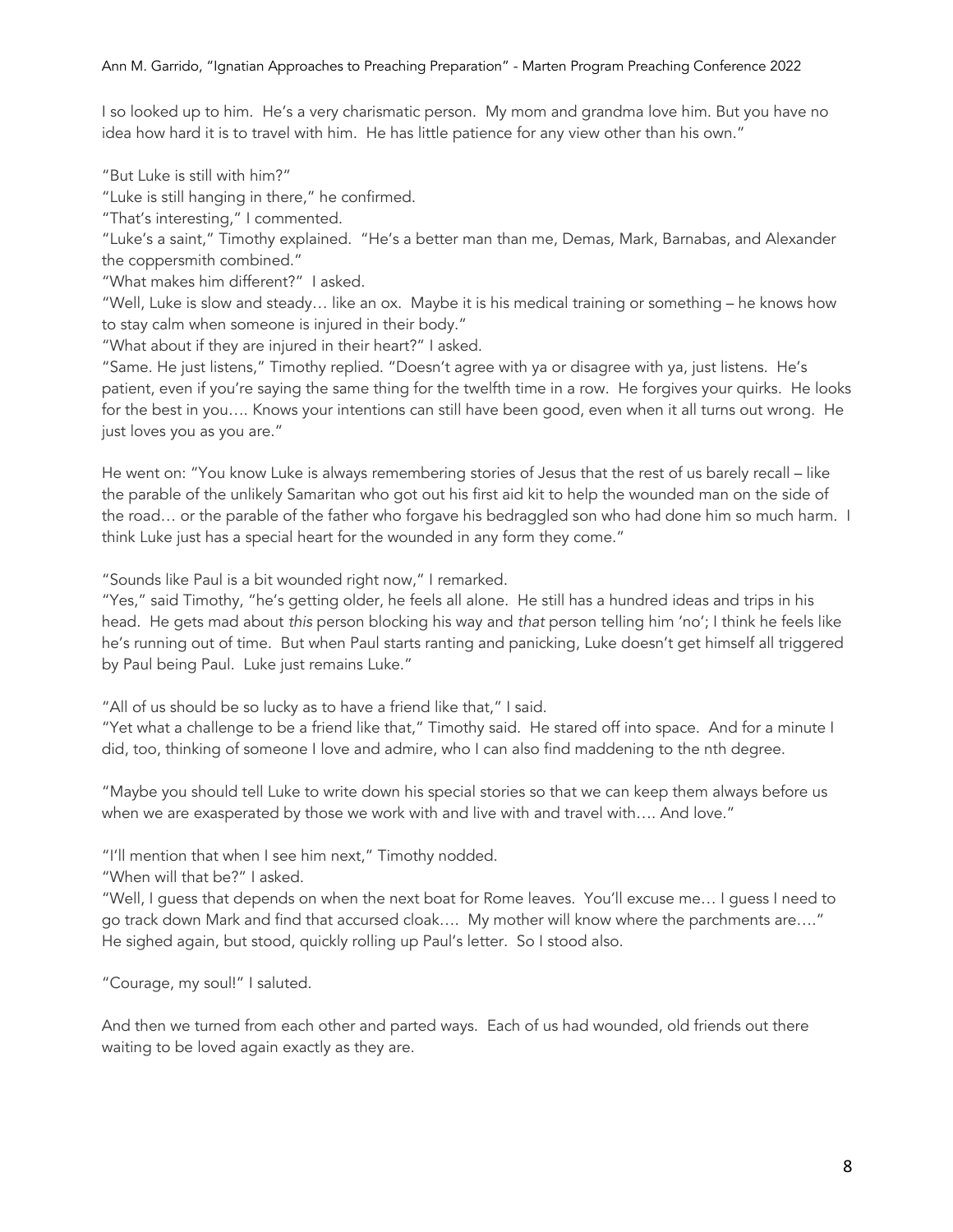Ann M. Garrido, "Ignatian Approaches to Preaching Preparation" - Marten Program Preaching Conference 2022

## SAMPLE FOUR:

#### Text: Matthew 14:13-21

#### Liturgical Setting: Ordinary Time, Summer after George Floyd's death

Exegetical Background: The connection between the death of John the Baptist and the multiplication of the loaves in Matthew

Where prayer led: The parallel between the death of JBap and GFloyd; the dynamic of hunger and longing for a different sort of future, esp. around questions of race; the pain of Jesus' own heart when confronted with human suffering

Function: Evoke desire within the congregation to give what they can toward the miracle we long for, even if it feels very small and the personal sacrifice significant

Form: Stayed myself in the preaching. Time zone: Total conflation of past and present dynamics.

If you want to listen to it.

#### ++++++++++

I hated telling Jesus the news of George Floyd's death even more than I hated telling him about the death of John the Baptist. Yet another man of color he had known and loved whose life had been cut short by the unrepentant violence of the state. And just as with news of John…To see Jesus' eyes open wide and his head tilt back. To hear his groan of primal rage before he turned to tears and stumbled off into the early morning light toward the water, toward our boat, toward the silence of the lake and the empty land beyond. Well, it was a frightening sight and it's hard to know how to be with him in those moments, so I did not ask if he wanted me to come with. I think he needed to be alone.

But that left me standing at the shoreline still as news began to ripple out into our camp and the towns beyond. Where like on the morning after the temple fell in the days of Jeremiah, the people emerged from their own slumber in grief and rage and the kind of exhaustion that comes not from lack of sleep but lack of justice, lack of any sense of being heard, lack of hope. And I watched as they stumbled not by sea but by foot out toward the same empty desert land beyond. A few carried spray paint and gasoline. Most carried cardboard and sharpies and masks, because their woes were not limited to this death alone.

And when Jesus saw them coming out toward the empty wilderness in their own grief and pain, he wailed even louder, like in the days of Babylon when the people no longer knew if they would able to sing their own songs, for they were in a land that in no way felt like their own. It was easy to see that Christ's heart was rent and his gut wrenched as he walked into their midst laying healing hands and speaking words to strengthen their spirits. It was a long day, for the crowd was large. Five thousand, I have heard, not counting women and children. And seriously, who doesn't count women and children anymore?

I mean, except our own U.S. government that has apparently lost over 1500 of them along the southern border and doesn't know where to find them…. And then there are the disappeared and murdered native women of the northern plains. Can't quite get a number of them either. Oh God, I sank to the ground in my own despair: It is *still* true… we *still* aren't counting women and children either.

Jesus Christ, where do we go from here? I mean that not to use the Lord's name in vain, but as an actual question. Jesus Christ, where do we go from here?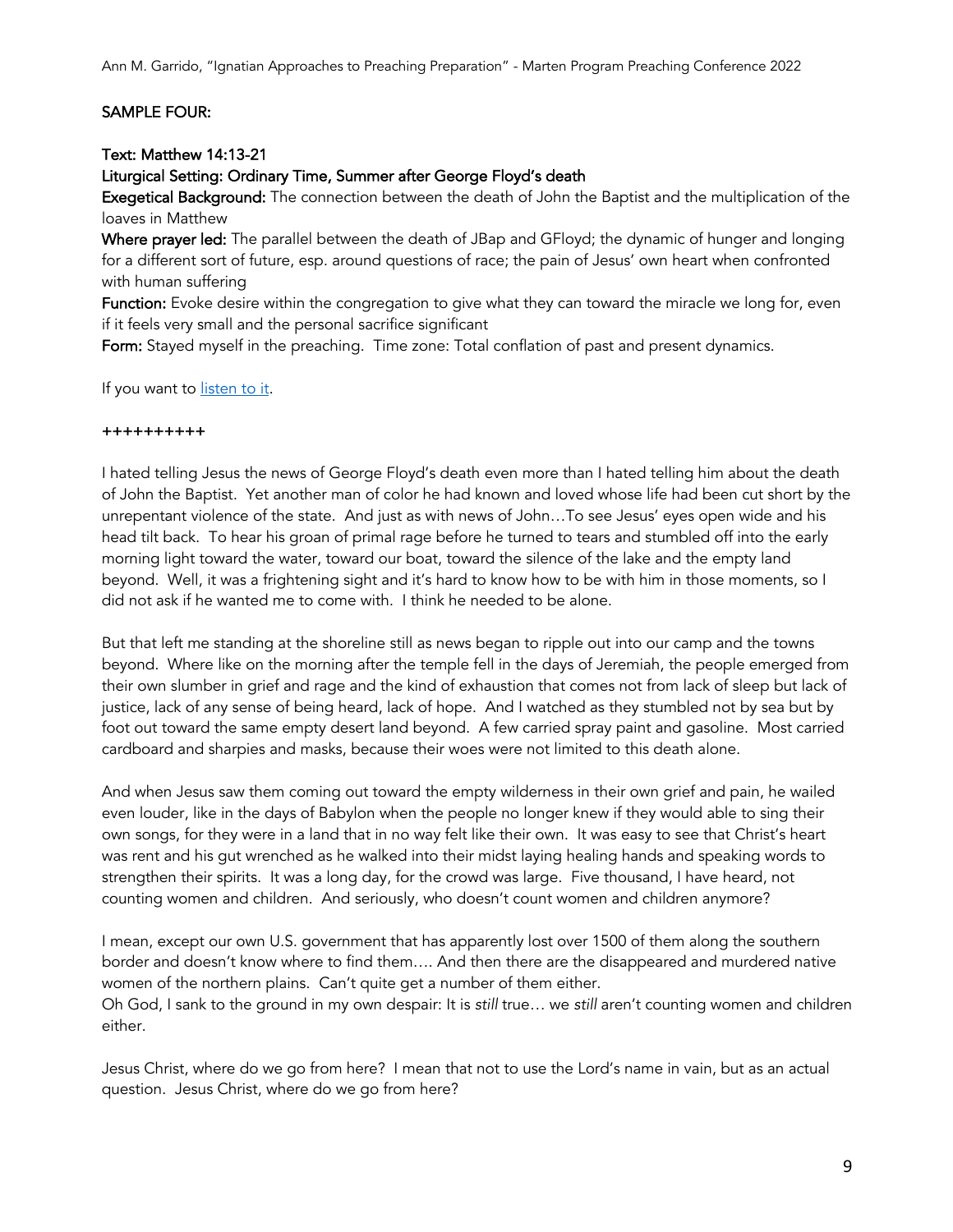No wait… I think I've seen this before…. I think I know what happens next. I've seen it not once, but six times. It's in all four of the Gospels… twice in Matthew and Mark. There is going to be a miracle. I find myself starting to get hopeful. Sit down, I start telling the people around me. He is going to fix this. Pray! Call on him, and he will make things right. Some people do. Some just get agitated. They have no desire to be told to sit down. Nothing is happening. What is taking so long? Why is the story not unfolding like it has so many times before?

"Seriously," I say, "sit down… something amazing is about to happen." But a few around me are getting even more irritated and it draws Jesus' attention. He moves in my direction.

"What is going on?" he asks.

"I'm trying to get people to sit down," I say, "so that you can work the miracle."

"Ordering people to sit down (or not) is *my* job in this story," he says, "not yours."

"Well, what is taking you so long?" I ask.

"I'm waiting for your five loaves and two fishes," he replies.

"But that is all I've got," I say, "and it is not enough. What I've got wouldn't make a dent in the immense, overwhelming problem of racism."

"Well, then I guess we are stuck… because that's the only way this story moves forward." There was a long pause. "Do you want it to move forward?" he asks.

I instinctively hug my sack. I don't mean to. It's just a reflexive movement, checking to make sure that the loaves and fishes are still there. I don't like that some people insist on calling this sack privilege. I just call it lunch. It's always just been lunch.

"Do you want the story to move forward?" he asks again. "Do I?" I ask myself.

"Couldn't the story move on without me?" I ask him. "I don't think it works that way," he replies.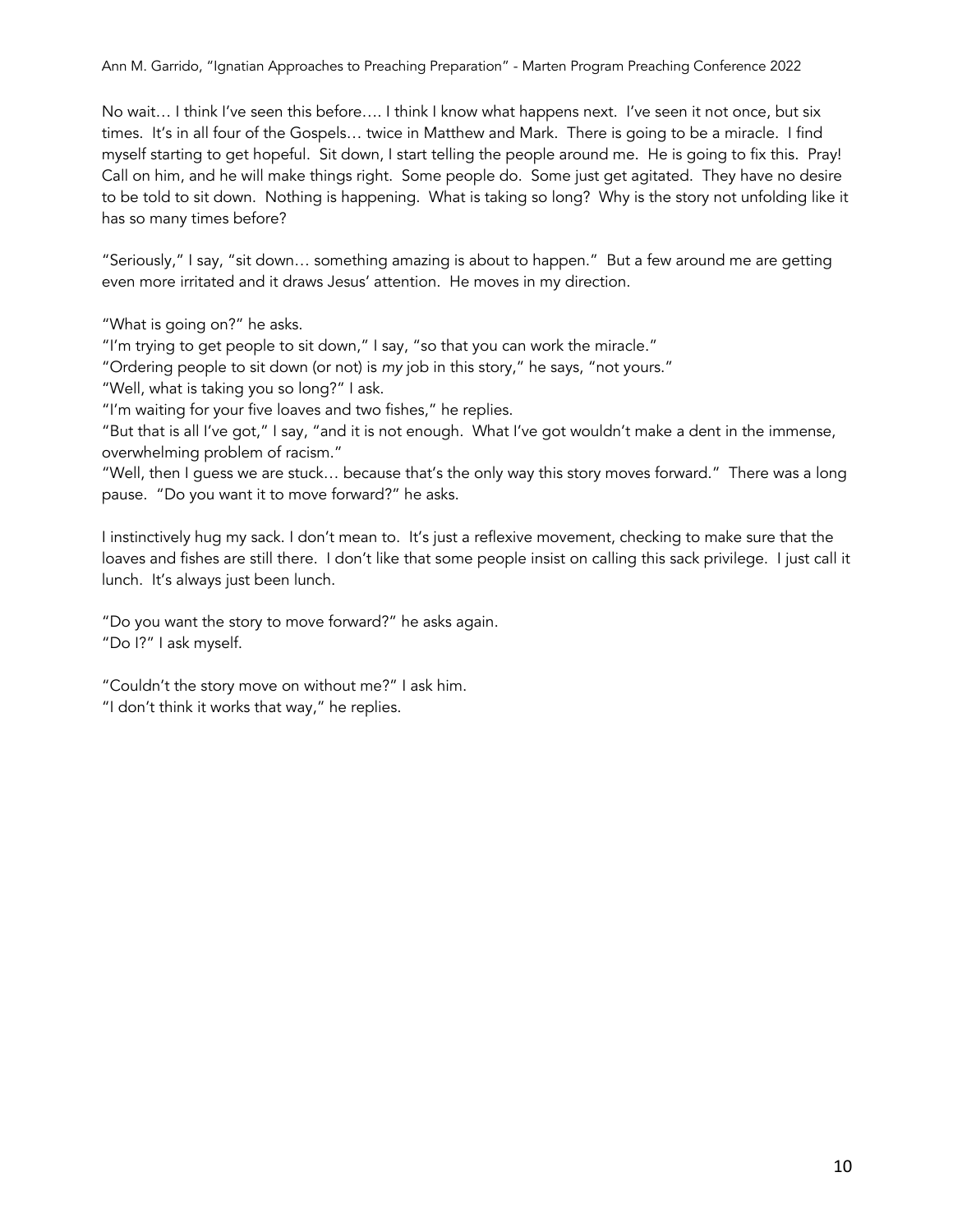#### SAMPLE FIVE:

#### Text: Luke 1:26-28

## Liturgical Setting: Advent

Exegetical Background: Looked particularly at the greeting of the angel in the Greek and what that meant as well as pregnancy outside marriage in Mary's time

Where prayer led: Meditation on womb as space of receptivity to new life / God's life. The sacredness of that space. The risk involved in allowing God into the most hidden areas of our life.

Function: To invite and facilitate an experience of openness to the gift of God's self in congregant's own lives/bodies.

Form: I don't walk people through the narrative from my own perspective but invite them to be a "character" in the story themselves and walk through it from within their own body. Time zone: taking an experience from the past in scripture and moving it entirely into the present.

If you want to listen to it.

+++++++++

I want you to sit down and close your eyes for a moment because this might be difficult to imagine. I invite you to become aware of your body. The way your mind is whirling and the way that your heart is thumping. Take a moment to become aware of all those places that are stiff or ache of daily use. The way that your stomach rumbles or that your eyes periodically blink as if on their own timer. But then, go ahead and sink into the awareness of your body at a deeper level, because there are places within you that receive so little attention. Most days they are so silent and so hidden, so protected, that we might almost forget that they are there at all. Weave your imagination between those organs that we hardly ever talk about at all – the spleen, pancreas, intestines to become aware of that most hidden and protected of spaces within you – a small, empty space untouched, sacred in an unspoken way. You can picture that space however you like – I realize it is hard to do so, wrapped as it is in darkness.

But as you begin to become conscious of that most protected space within you, hear these words spoken loud and clear: "Hail, Gifted One!" It is so *not* what you were expecting to hear, is it? No one talks like this. What do such words even mean? Why are you being called "gifted"? I mean everyone has gifts associated with their bodies, don't they? There are people who have brilliant minds and generous hearts and keen gut sense. But it quickly becomes clear to you that you are not being greeted in this way because you are such a talented individual (even though you are), but because you've been chosen to *receive* the greatest gift—the gift of God's own presence, God's own life. God wants to come and dwell within you. God wants to come not as a passing thought or a swell of affection, but in a forever life changing way. A make-a-home-within-you sort of way. God is asking you to open not just your mind, open not just your heart, but open even the most hidden, protected womb space within you.

But if you say yes, you should know what will happen. That small and empty space within you will swell and stretch to the size of a watermelon. And it will rearrange everything in your body. Your spleen and pancreas will have to figure out where else to go. But that's just the beginning. If you say yes to God making a home within you, your mind will be blown and your heart will expand to such a size that it will feel as if it will burst free from your rib cage. Your body will be launched on a journey that only moves in one inevitable direction that will have moments of intense joy but also—and this can't be avoided—excruciating pain. And once you say "yes" to that journey, there is no turning back on that path. There is no way out but through it.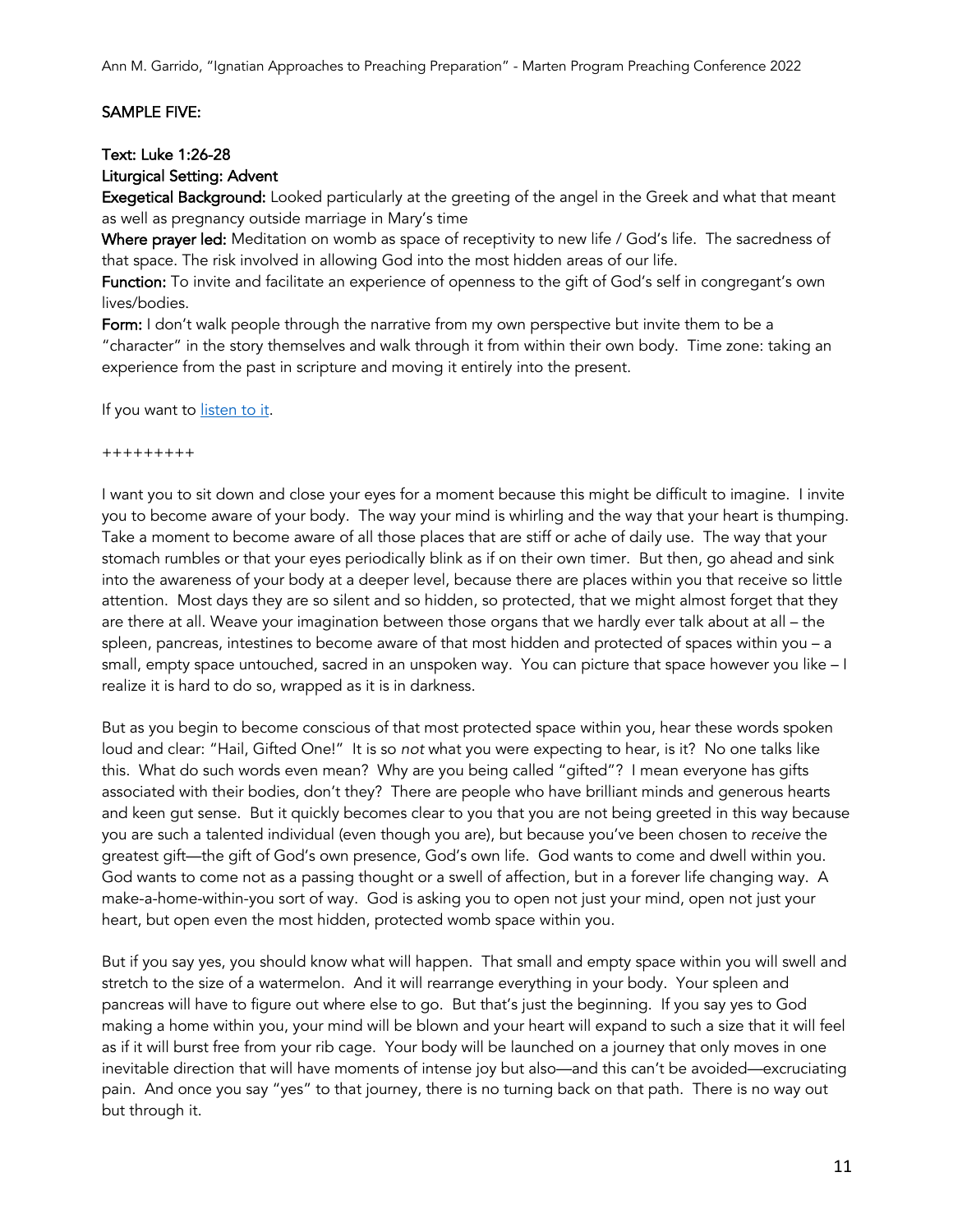So, yes, it is a gift that is being offered you today – the greatest of gifts – but not one that should be accepted casually. If you open yourself to God in this way today, nothing… nothing will ever, ever be the same again. That's a little scary isn't it? Maybe a lot scary.

But, if it is any consolation, you should know that you won't be the first person to accept this radical invitation. You will be a servant of the Lord in a long line of servants of the Lord. And in particular, there is a young woman who you can turn to. A young woman who once upon a time said "yes" to allowing God to come and dwell within her in a most particular way, even though she had no real idea what that would look like and where her "yes" would take her. And so as you are pondering your own response, perhaps take a moment to pray the Hail Mary and ask her intercession on your behalf…. That you might have an ounce of her courage, a pint of her faithfulness, and a full measure of the joy she knew in opening every part of herself to God.